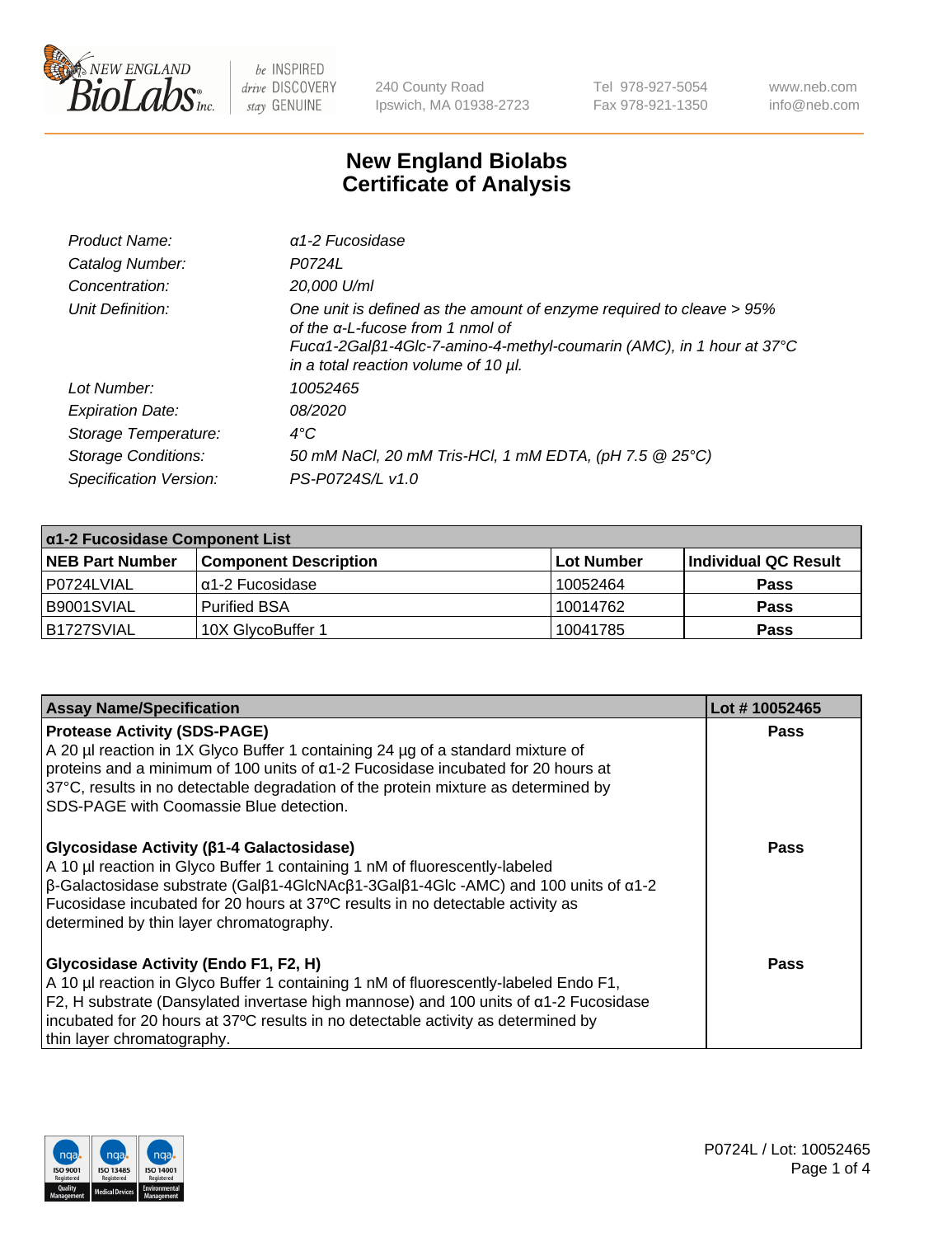

240 County Road Ipswich, MA 01938-2723 Tel 978-927-5054 Fax 978-921-1350

www.neb.com info@neb.com

| <b>Assay Name/Specification</b>                                                                                                                                                                                                                                                                                                                                    | Lot #10052465 |
|--------------------------------------------------------------------------------------------------------------------------------------------------------------------------------------------------------------------------------------------------------------------------------------------------------------------------------------------------------------------|---------------|
| <b>Glycosidase Activity (Endo F2, F3)</b><br>A 10 µl reaction in Glyco Buffer 1 containing 1 nM of fluorescently-labeled Endo F2,<br>F3 substrate (Dansylated fibrinogen biantennary) and 100 units of $\alpha$ 1-2 Fucosidase<br>incubated for 20 hours at 37°C results in no detectable activity as determined by<br>thin layer chromatography.                  | <b>Pass</b>   |
| <b>Glycosidase Activity (PNGase F)</b><br>A 10 µl reaction in Glyco Buffer 1 containing 1 nM of fluorescently-labeled PNGase F<br>substrate (Fluoresceinated fetuin triantennary) and 100 units of $\alpha$ 1-2 Fucosidase<br>incubated for 20 hours at 37°C results in no detectable activity as determined by<br>thin layer chromatography.                      | Pass          |
| Glycosidase Activity (α-Glucosidase)<br>A 10 µl reaction in Glyco Buffer 1 containing 1 nM of fluorescently-labeled<br>α-Glucosidase substrate (Glcα1-6Glcα1-4Glc-AMC) and 100 units of α1-2 Fucosidase<br>incubated for 20 hours at 37°C results in no detectable activity as determined by<br>thin layer chromatography.                                         | Pass          |
| Glycosidase Activity (α-N-Acetylgalactosaminidase)<br>A 10 µl reaction in Glyco Buffer 1 containing 1 nM of fluorescently-labeled<br>α-N-Acetylgalactosaminidase substrate (GalNAcα1-3(Fucα1-2)Galβ1-4Glc-AMC) and 100<br>units of a1-2 Fucosidase incubated for 20 hours at 37°C results in no detectable<br>activity as determined by thin layer chromatography. | <b>Pass</b>   |
| Glycosidase Activity (α-Neuraminidase)<br>A 10 µl reaction in Glyco Buffer 1 containing 1 nM of fluorescently-labeled<br>α-Neuraminidase substrate (Neu5Acα2-3Galβ1-3GlcNAcβ1-3Galβ1-4Glc-AMC) and 100 units<br>of $\alpha$ 1-2 Fucosidase incubated for 20 hours at 37°C results in no detectable activity<br>as determined by thin layer chromatography.         | <b>Pass</b>   |
| Glycosidase Activity (α1-3 Fucosidase)<br>A 10 µl reaction in Glyco Buffer 1 containing 1 nM of fluorescently-labeled<br>α-Fucosidase substrate (Fucα1-3Galβ1-4GlcNAcβ1-3Galβ1-4Glc-AMC) and 100 units of<br>a1-2 Fucosidase incubated for 20 hours at 37°C results in no detectable activity as<br>determined by thin layer chromatography.                       | Pass          |
| Glycosidase Activity (α1-3 Galactosidase)<br>A 10 µl reaction in Glyco Buffer 1 containing 1 nM of fluorescently-labeled<br>α-Galactosidase substrate (Galα1-3Galβ1-4GlcNAc-AMC) and 100 units of α1-2<br>Fucosidase incubated for 20 hours at 37°C results in no detectable activity as<br>determined by thin layer chromatography.                               | <b>Pass</b>   |

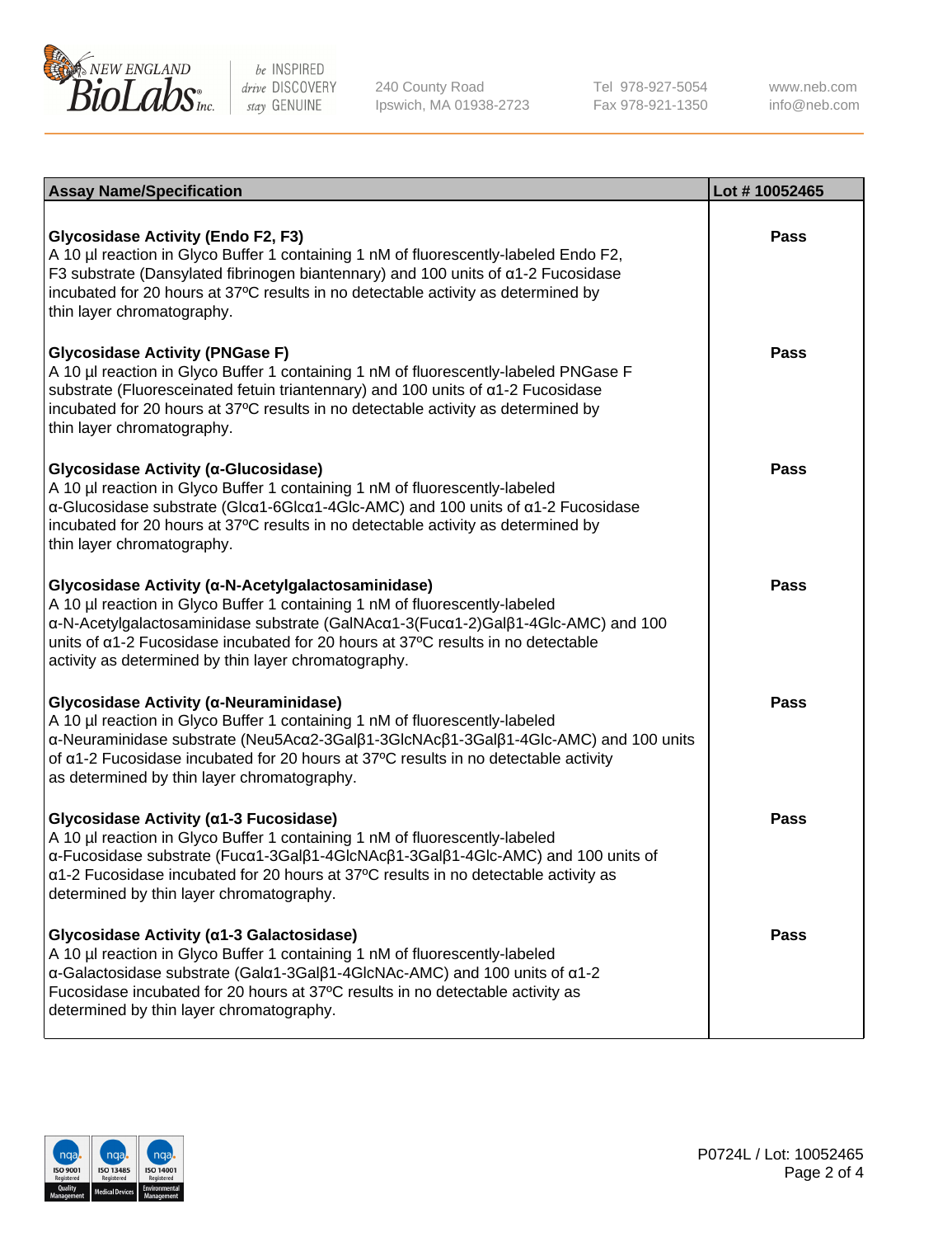

240 County Road Ipswich, MA 01938-2723 Tel 978-927-5054 Fax 978-921-1350 www.neb.com info@neb.com

| <b>Assay Name/Specification</b>                                                                                                                                                                                                                                                                                                                                                   | Lot #10052465 |
|-----------------------------------------------------------------------------------------------------------------------------------------------------------------------------------------------------------------------------------------------------------------------------------------------------------------------------------------------------------------------------------|---------------|
| Glycosidase Activity (α1-3 Mannosidase)<br>A 10 µl reaction in Glyco Buffer 1 containing 1 nM of fluorescently-labeled<br>α-Mannosidase substrate (Manα1-3Manβ1-4GlcNAc-AMC) and 100 units of α1-2 Fucosidase<br>incubated for 20 hours at 37°C results in no detectable activity as determined by<br>thin layer chromatography.                                                  | <b>Pass</b>   |
| Glycosidase Activity (α1-6 Galactosidase)<br>A 10 µl reaction in Glyco Buffer 1 containing 1 nM of fluorescently-labeled<br>α-Galactosidase substrate (Galα1-6Galα1-6Glcα1-2Fru-AMC) and 100 units of α1-2<br>Fucosidase incubated for 20 hours at 37°C results in no detectable activity as<br>determined by thin layer chromatography.                                          | <b>Pass</b>   |
| Glycosidase Activity (α1-6 Mannosidase)<br>A 10 µl reaction in Glyco Buffer 1 containing 1 nM of fluorescently-labeled<br>$\alpha$ -Mannosidase substrate (Man $\alpha$ 1-6Man $\alpha$ 1-6(Man $\alpha$ 1-3)Man-AMC) and 100 units of $\alpha$ 1-2<br>Fucosidase incubated for 20 hours at 37°C results in no detectable activity as<br>determined by thin layer chromatography. | Pass          |
| Glycosidase Activity (β-Mannosidase)<br>A 10 µl reaction in Glyco Buffer 1 containing 1 nM of fluorescently-labeled<br>$\beta$ -Mannosidase substrate (Man $\beta$ 1-4Man $\beta$ 1-4Man-AMC) and 100 units of $\alpha$ 1-2 Fucosidase<br>incubated for 20 hours at 37°C results in no detectable activity as determined by<br>thin layer chromatography.                         | <b>Pass</b>   |
| Glycosidase Activity (β-N-Acetylgalactosaminidase)<br>A 10 µl reaction in Glyco Buffer 1 containing 1 nM of fluorescently-labeled<br>β-N-Acetylgalactosaminidase substrate (GalNAcβ1-4Galβ1-4Glc-AMC) and 100 units of<br>a1-2 Fucosidase incubated for 20 hours at 37°C results in no detectable activity as<br>determined by thin layer chromatography.                         | <b>Pass</b>   |
| Glycosidase Activity (β-N-Acetylglucosaminidase)<br>A 10 µl reaction in Glyco Buffer 1 containing 1 nM of fluorescently-labeled<br>β-N-Acetylglucosaminidase substrate (GlcNAcβ1-4GlcNAcβ1-4GlcNAc-AMC) and 100 units<br>of a1-2 Fucosidase incubated for 20 hours at 37°C results in no detectable activity<br>as determined by thin layer chromatography.                       | <b>Pass</b>   |
| Glycosidase Activity (β-Xylosidase)<br>A 10 µl reaction in Glyco Buffer 1 containing 1 nM of fluorescently-labeled<br>β-Xylosidase substrate (Xylβ1-4Xylβ1-4Xylβ1-4Xyl-AMC) and 100 units of α1-2<br>Fucosidase incubated for 20 hours at 37°C results in no detectable activity as<br>determined by thin layer chromatography.                                                   | Pass          |
| Glycosidase Activity ( $\beta$ 1-3 Galactosidase)                                                                                                                                                                                                                                                                                                                                 | <b>Pass</b>   |